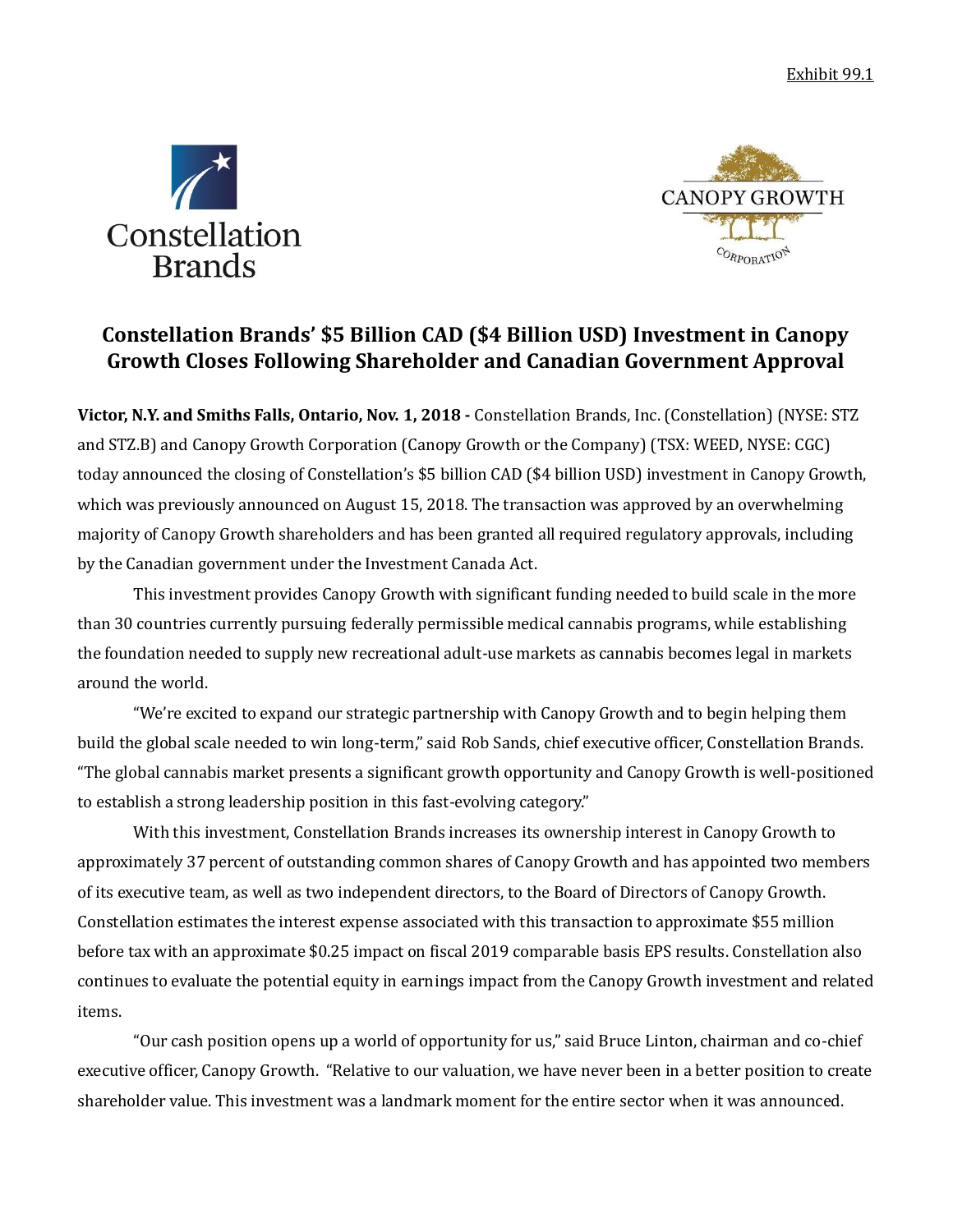Now that the capital is Canopy's to deploy, we're going to quickly get to work increasing our lead by adding strategic assets around the world."

As previously announced, the transaction includes a restructuring of Canopy Growth's Board of Directors. Canopy Growth management wishes to thank Chris Schnarr and Murray Goldman for their contributions to the company. Mr. Schnarr and Mr. Goldman sat on the Board as it oversaw a transformative period for Canopy Growth from a small start-up to a global, diversified industry leader. Mr. Schnarr will continue with Canopy Growth and transition into a senior leadership role overseeing medical and therapeutic research commercialization. Subsequently, Canopy Growth management welcomes Constellation's President and Chief Operating Officer Bill Newlands and Executive Vice President and Chief Financial Officer David Klein, as well as current Constellation Board Members Judy Schmeling, former HSNi LLC chief operating officer, and Robert Hanson, chief executive officer of John Hardy Global Limited, to the Canopy Growth Board. Their leadership and experience will be invaluable as Canopy Growth continues to grow around the world.

#### **About Constellation Brands**

Constellation Brands (NYSE: STZ and STZ.B), a Fortune 500® company, is a leading international producer and marketer of beer, wine and spirits with operations in the U.S., Mexico, New Zealand, Italy and Canada. Constellation is the No. 3 beer company in the U.S. with high-end, iconic imported brands such as Corona Extra, Corona Light, Modelo Especial, Modelo Negra and Pacifico. The company's beer portfolio also includes Ballast Point, one of the most awarded craft brewers in the U.S., and Funky Buddha Brewery. In addition, Constellation is the world leader in premium wine, selling great brands that people love, including Robert Mondavi, Clos du Bois, Kim Crawford, Meiomi, Mark West, Black Box, Ruffino and The Prisoner. The company's premium spirits brands include SVEDKA Vodka, Casa Noble Tequila and High West Whiskey.

Based in Victor, N.Y., the company believes that industry leadership involves a commitment to brand building, our trade partners, the environment, our investors and to consumers around the world who choose our products when celebrating big moments or enjoying quiet ones. Founded in 1945, Constellation has grown to become a significant player in the beverage alcohol industry with more than 100 brands in its portfolio; about 40 wineries, breweries and distilleries; and approximately 10,000 talented employees. We express our company vision: to elevate life with every glass raised. To learn more, follow us on Twitter @cbrands and visit www.cbrands.com.

#### **About Canopy Growth Corporation**

Canopy Growth (TSX: WEED) (NYSE: CGC) is a world-leading diversified cannabis and hemp company, offering distinct brands and curated cannabis varieties in dried, oil and Softgel capsule forms. From product and process innovation to market execution, Canopy Growth is driven by a passion for leadership and a commitment to building a world-class cannabis company one product, site and country at a time. The Company has operations in 12 countries across five continents. The Company is proudly dedicated to educating healthcare practitioners, conducting robust clinical research, and furthering the public's understanding of cannabis, and through its wholly owned subsidiary, Canopy Health Innovations, has devoted millions of dollars toward cutting edge, commercializable research and IP development. Through partly owned subsidiary Canopy Rivers Corporation, the Company is providing resources and investment to new market entrants and building a portfolio of stable investments in the sector. From our historic public listing on the Toronto Stock Exchange and New York Stock Exchange to our continued international expansion, pride in advancing shareholder value through leadership is engrained in all we do at Canopy Growth. Canopy Growth has established partnerships with leading sector names including cannabis icon Snoop Dogg, breeding legends DNA Genetics and Green House seeds, and Fortune 500 alcohol leader Constellation Brands, to name but a few. Canopy Growth operates ten licensed cannabis production sites with